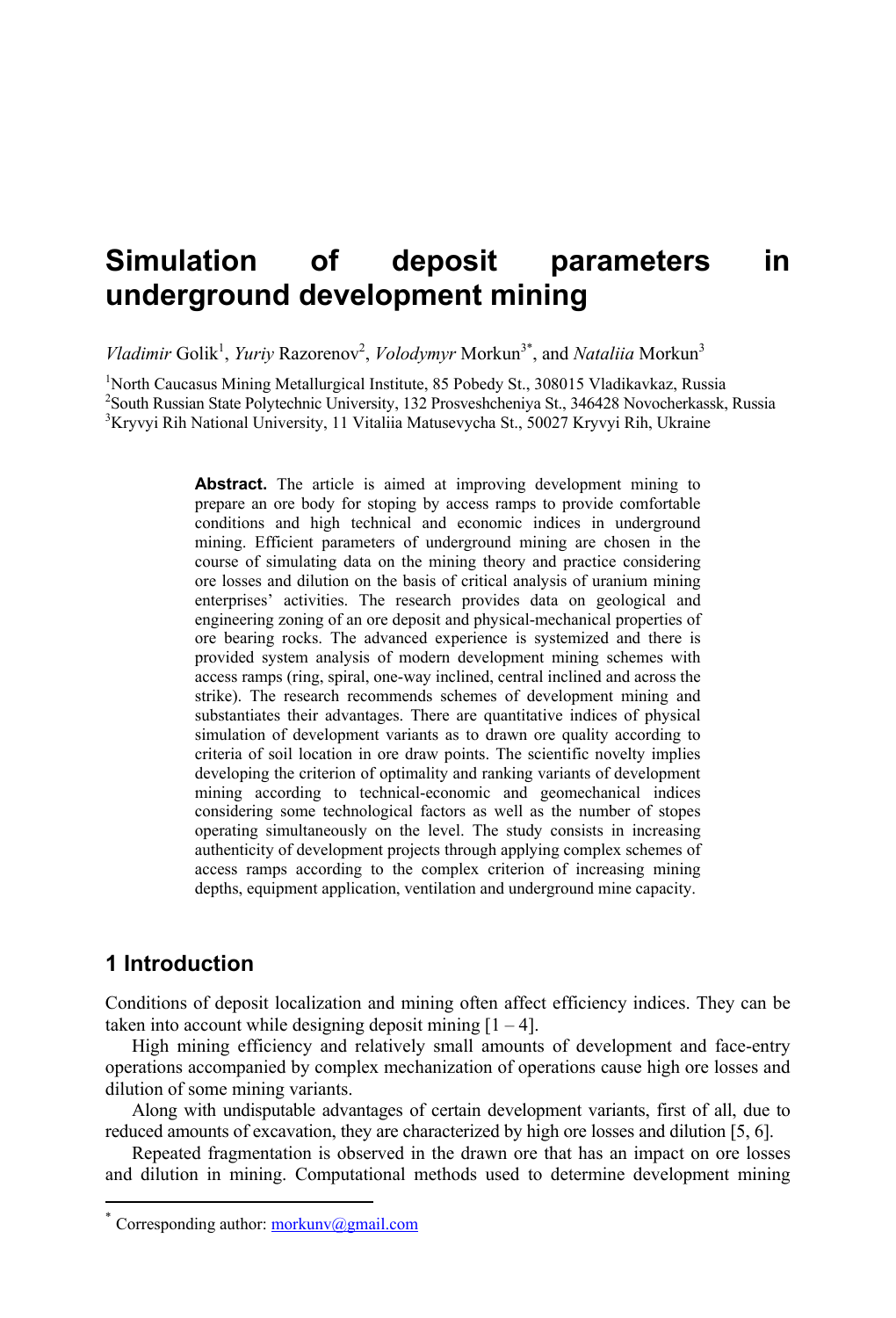parameters allow some discrepancies in setting quality indices. Ore losses and dilution can be determined directly only during the operation stage.

With increasing the stoping depth at most ore deposits, mining and geological conditions such as the ore body thickness, the dip angle and forms of rock pressure manifestation change.

To maintain the designed capacity of a deposit and achieved labour efficiency there arises a necessity to improve parameters of development mining before stoping.

For the most widely used development schemes through access ramps and sublevel drifts under changing mining-geological conditions, the amount of development and faceentry operations increases greatly reaching 80% of the total.

Improvement of development schemes implies increased rates of increasing stoping depths, application of mobile equipment, provision of stope ventilation and increased mine capacity  $[7 - 9]$ .

#### **2 Materials and methods**

The research aim is achieved through applying methods of analyzing the ore mining theory and practice and simulating enterprises' mining indices.

Through application of a complex method, the authors develop the optimality criterion serving the basis for ranking development variants considering technological factors allowing them to increase authenticity of development mining projects with access ramps.

To develop recommendations on choosing efficient development schemes, geological and engineering ore zoning is performed.

Any operating mining enterprise and coal mine in particular, represent the difficult dynamic system that functioning in continuously changing conditions of the internal and external environment.

# **3 Results**

Horizontal rock movements at the distance of 30 m from the deposit are conditioned by rock subsidence of the hanging wall over the stoping zone. Vertical rock movements are influenced upon by stoping operations. Table 2 presents physical and mechanical properties of rocks.

| Rocks              | $1 \times 10^{-3}$<br>$g/m^3$ | Density, Compression<br>strength,<br>MPa | Internal<br>friction<br>angle,<br>degree | Longitudinal Transverse<br>wave<br>velocity,<br>m/sec | wave<br>velocity,<br>m/sec | Acoustic<br>stiffness,<br>$1\times10^{6}$ .<br>$kg/m^2$ sec | Poisson<br>ratio |
|--------------------|-------------------------------|------------------------------------------|------------------------------------------|-------------------------------------------------------|----------------------------|-------------------------------------------------------------|------------------|
| Ouartz<br>porphyry | 2.76                          | 152.6                                    | 59                                       | 4440                                                  | 2630                       | 12.1                                                        | 0.22             |
| Conglomerate       | 2.85                          | 98.3                                     | 53                                       | 4210                                                  | 2490                       | 12.0                                                        | 0.22             |
| Interstratified    | 2.86                          | 143.8                                    | 58                                       | 4690                                                  | 2700                       | 13.3                                                        | 0.25             |
| Rocks              | 2.86                          | 102.0                                    | 56                                       | 4550                                                  | 2580                       | 13,0                                                        | 0.26             |

**Table 1.** Basic properties of ore-bearing rocks.

In the ring-type scheme of mining development, level drifts are located either within the ore body or in the hanging and footwall rocks. The disadvantages of the variants include low ore stability and increased amounts of development mining.

With LHD machines, the haulage length is  $50 - 60$  m.

The distance between stope ore passes is:

$$
l_{ore} = l_{del} - l_{flt} = 50 - 20 = 30 \text{ m},\tag{1}
$$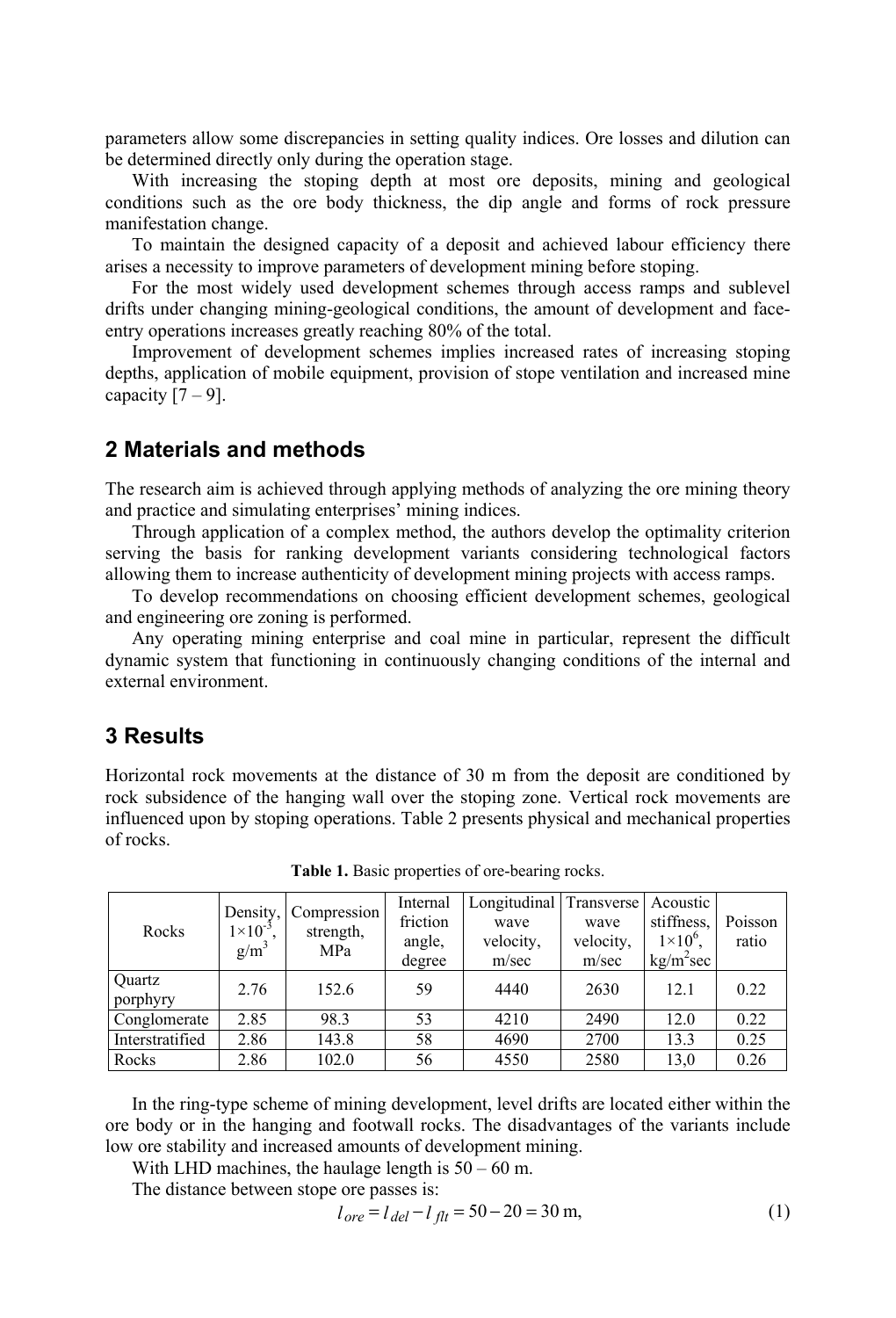where  $l_{\alpha r}$  is the distance between ore passes, m;  $l_{del}$  is the haulage distance, m;  $l_{dt}$  is remoteness of ore passes from the fault zone, m.

In case of development mining with ramps in the deposit centre, sublevel drifts are replaced with ore drifts. Ore is mined from flanks to the centre towards the ramp with two stopes per a level simultaneously (Fig. 1).



**Fig. 1.** Development mining of a level with an access ramp in the centre:  $1$  – inclined mine working of a ramp; 2 – horizontal mine working; 3 – haulage sublevel ort; 4 – ventilation-haulage ort; 5 – ore pass; 6 – raise.

As to mine working localization, an access ramp can be spiral and one-way. The spiral ramp is characterized by a smaller drifting capacity as compared to the one-way one.

The spiral ramp length is:

$$
L_{inc} = \left(\frac{h_{ss}}{\sin\alpha} + l_r\right)n\,,\tag{2}
$$

where  $L_{inc}$  is the ramp working length;  $h_{ss}$  is a sublevel height;  $\alpha$  is a slope angle;  $l_r$  is the curve length between road turns; *n* is the number of sublevels.

The one-way ramp length is:

$$
L_{inc} = \left(\frac{h_{ss}}{\sin\alpha} + l_r\right)n + 3L_{hor} \,,\tag{3}
$$

where  $L_{hor}$  is the length of the ramp drift on a sublevel, m.

$$
l_{hor} = \frac{h_{ss}}{tg\alpha} = \frac{12.5}{tg\alpha} = 71.
$$
 (4)

The disadvantage of the spiral ramp location parallel to the strike consists in the fact that the final mining point on sublevels increases making operations less flexible.

The one-way ramp does not have this disadvantage, yet, it is characterized by increased amounts of drifting. The spiral ramp with extra drifting on a sublevel is characterized by minimum production costs. Two sublevels are driven towards the ramp, and one sublevel is driven to the mine working connecting the deposit centre and the ramp.

The length of the spiral ramp with a horizontal drift on the sublevel is:

$$
L_{inc} = \left(\frac{h_{ss}}{\sin \alpha} + l_r\right)n + 3L_{hor} \tag{5}
$$

Development mining with a ramp in the centre increases the development duration and makes control of rock pressure more complicated (Fig. 2).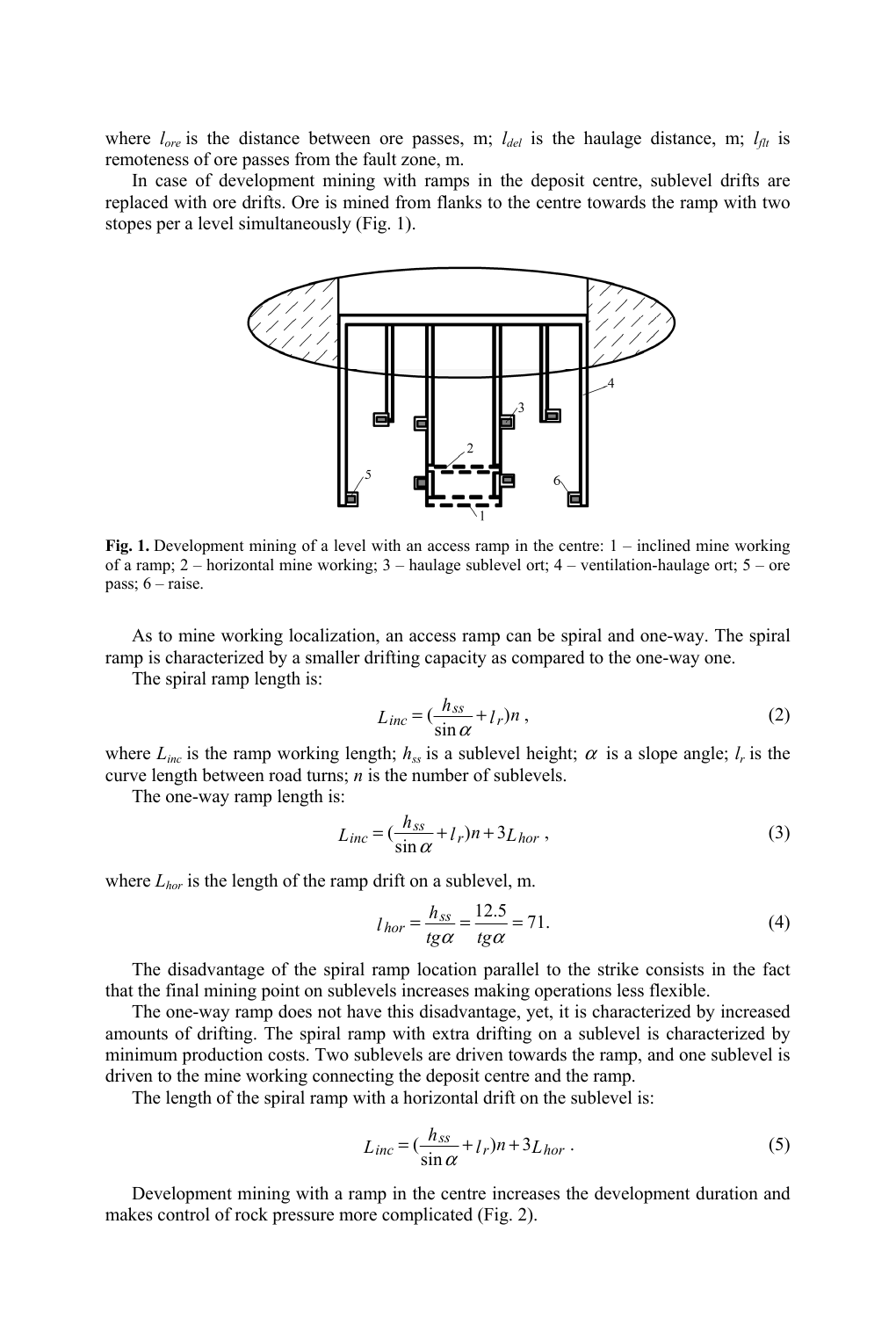

**Fig. 2.** Distribution diagrams of increased rock pressure in the vicinity of an access ramp.

As to rock pressure control, it is more efficient to mine an ore deposit from the centre to flanks, although this increases the number of development workings because of an extra access ramp.

There is no need to increase the length of a haulage drift of the main level if an access ramp is across the strike.

When a level is developed with two access ramps, extra haulage drifts cannot be used. For unidirectional inclined workings on the flanks, drifts connecting ramps are along the ore, while those connecting orts are used for ventilation and ore haulage.

Development mining variants with access ramps increase the development duration and limit the number of stopes functioning simultaneously on a level.

To avoid these drawbacks access ramps are located at the distance of a quarter of an ore body length from the body flanks (Fig. 3).

Per each ramp in 16 stopes, increased intensity of level driving reduces the time for drift presence in the zone of rock pressure development.

In level driving with three access ramps in the centre and on the flanks at the distance of 1/6 of the body length, drifts are driven to each ramp on both flanks simultaneously with up 24 faces. The duration of level drifting and working maintenance costs decrease (Table 3).

Counter-stope mining onto a ramp is characterized by the fact that stress values rise to up to dangerous levels at the final stage of mining operations.

Centre-to-flanks or flank-to-flank stoping variants are reasonable if haulage units are focused at the ore body flanks.

Considering stope ventilation, decreased distances of ore haulage and collapse prevention, ore passes should be located at the hanging wall  $5 - 10$  m off the ore body.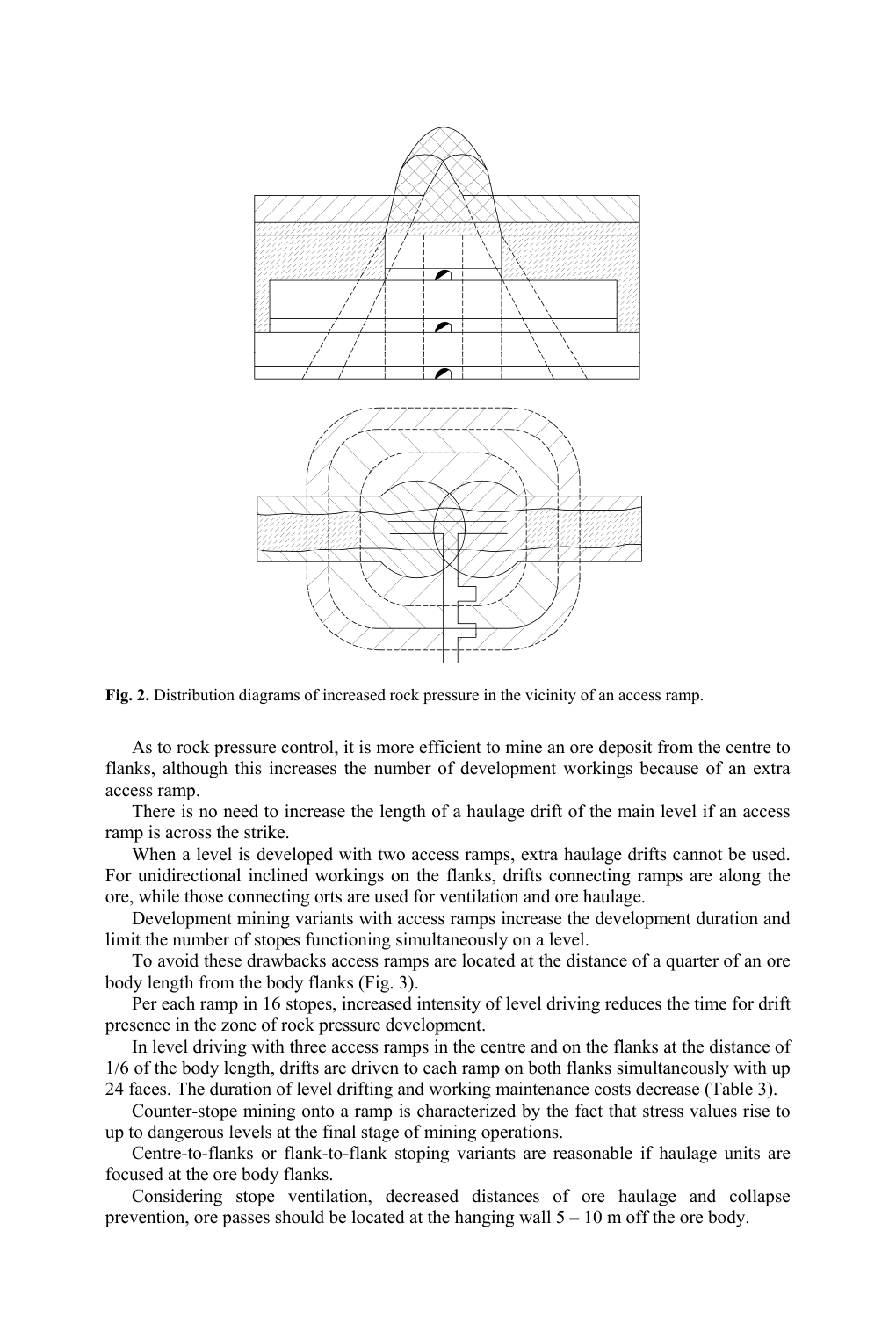

Fig. 3. Level development with three ramps: 1 – inclined drift; 2 – horizontal drift; 3 – haulage sublevel ort; 4 – ventilation-haulage ort; 5 – haulage crosscut of the main level; 6 – haulage drift of the main level;  $7$  – ore pass;  $8$  – raise.

|                                | Access ramp position as to the ore body |                          |                      |         |  |  |  |
|--------------------------------|-----------------------------------------|--------------------------|----------------------|---------|--|--|--|
| Mine workings                  | centre                                  | flanks                   | centre and<br>flanks | optimal |  |  |  |
| Inclined                       | 2450                                    | 4900                     | 7340                 | 2200    |  |  |  |
| Horizontal                     | 340                                     | 680                      | 1020                 |         |  |  |  |
| Breakthrough                   | $160 - 800$                             | 1600                     | 2400                 | 1300    |  |  |  |
| Haulage orts                   | $2280 - 3360$                           | $2240 - 3500$            | $2240 - 2280$        | 2280    |  |  |  |
| Ventilation-haulage orts       | 43004800                                | $3800 - 4300$            | 2160                 |         |  |  |  |
| Haulage crosscuts              | 3600                                    | $2160 - 3360$            | 2640                 | 3020    |  |  |  |
| Haulage drifts                 | 3880                                    | $3880 - 5600$            | 3800                 | 4840    |  |  |  |
| Ore passes                     | 3040                                    | $234 - 3740$             | 2100                 | 2340    |  |  |  |
| Raises                         | $2720 - 3180$                           | $2730 - 3640$            | 2730                 | 2130    |  |  |  |
| Sublevel drift breakthrough    |                                         | 1920                     |                      | 1750    |  |  |  |
| Sublevel drifts                |                                         |                          |                      | 15800   |  |  |  |
| Total workings, m <sup>3</sup> | $25140 - 26800$                         | $25100 - 32400$<br>27200 |                      | 39800   |  |  |  |
| Ore, $m^3/1000$ $m^3$ rocks    | $111 - 125$                             | $14 - 117$               | 127                  | 185     |  |  |  |

**Table 3.** Drifting amount in access ramp development,  $m<sup>3</sup>$ .

All the variants do not use development operations at the footwall, a loop-haulage system on main levels and the increased sublevel height (12.5 m). The variants differ in stoping directions and the number of access ramps.

The following development schemes are recommended:

− one access ramp between ore bodies at the flank and a hoister on the other flank to develop centre-to-flank stoping;

− one access ramp between ore bodies to develop flank-to-flank stoping;

− two hoisters at both flanks.

In case of inclined sublevel caving and abut ore drawing, sublevel inclined drifts are both haulage and face-entry.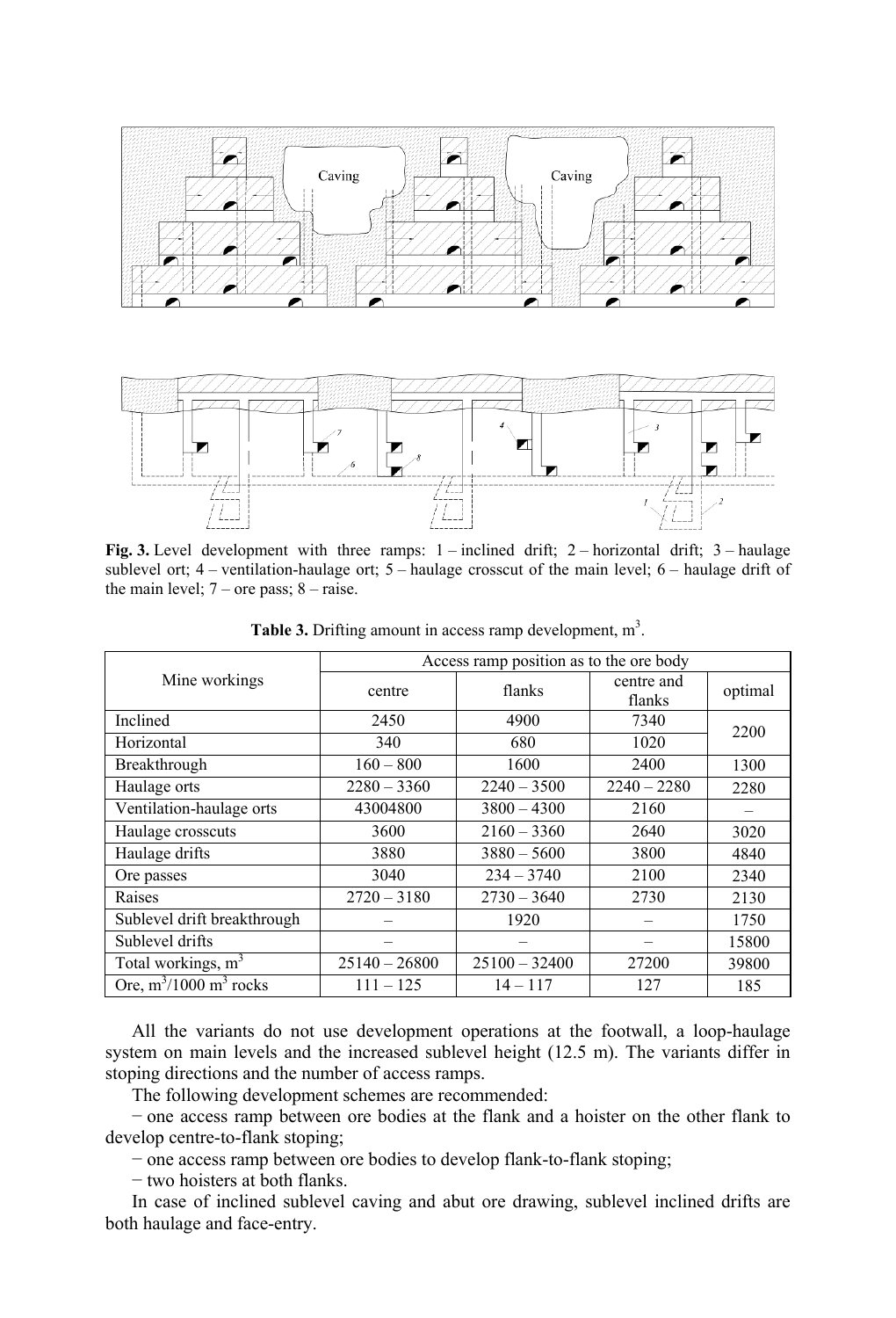In sublevel mining, concentration of operations increases. If the slope angle is 10 in inclined drifting, the number of workings increases (9 against 6).

With the equal number of sublevels, the developed height of the ore body reduces by 1.5 times, ore drawing conditions improve due to the reduced influence of the working abut and natural drainage occurs.

The efficiency of caving is determined by the quantity of ore losses and dilution  $[10 - 12]$ .

The dependency of ore losses and dilution on the slope angle of the mine working has been investigated.

To simulate the process, crushed ore of  $0 + 6$  mm was used, the particle size taken geometrically similar to the actual one at a scale of 1:50. Overlying rocks are crushed  $5 -$ 10 mm rocks. The block model of  $160 \times 160 \times 300$  mm enabled us to change the slope angle of a mine working. 0º, 5º, 10º working models were studied. Each series was performed three times.

To investigate the ore drawing quality with changing slope angles of a stope as to the 10° mine working, there were simulated 90º, 100º and 110º variants. In the model, the ore was covered by first two layers 80 cm thick and the third one 40 cm thick. On the surface of each layer, there were marks to form an ore drawing figure. The ore was drawn in portions of 200 g. Each portion was bolted to determine dilution values. The ore drawing was over when dilution reached 75% (Table 4).

|                 | Horizontal drift         |                  | 5° draw point |                  | $10^{\circ}$ draw point |              |           |
|-----------------|--------------------------|------------------|---------------|------------------|-------------------------|--------------|-----------|
| Caving step     | lot number               | rock             | ore           | rock             | ore                     | rock         | ore       |
|                 |                          | weight, g        | weight, g     | weight, g        | weight, g               | weight, g    | weight, g |
| 1 <sup>st</sup> | 1                        | $\mathbf{0}$     | 200           | $\mathbf{0}$     | 200                     | $\mathbf{0}$ | 200       |
|                 | $\overline{2}$           | 53               | 147           | 65               | 135                     | 47           | 153       |
|                 | $\overline{\mathbf{3}}$  | 88               | 112           | 78               | 122                     | 88           | 112       |
|                 | $\overline{4}$           | 127              | 73            | 105              | 95                      | 112          | 88        |
|                 | 5                        | 128              | 72            | 118              | 82                      | 128          | 72        |
|                 | 6                        | 148              | 52            | 145              | 55                      | 128          | 72        |
|                 | $\overline{7}$           | 150              | 50            | 165              | 45                      | 145          | 55        |
| Total           |                          | 694              | 706           | 666              | 734                     | 648          | 752       |
| 2 <sup>nd</sup> | $\mathbf{1}$             | $\boldsymbol{0}$ | 200           | $\boldsymbol{0}$ | 200                     | $\mathbf{0}$ | 200       |
|                 | $\overline{c}$           | 63               | 137           | 30               | 170                     | 38           | 162       |
|                 | 3                        | 100              | 100           | 92               | 108                     | 70           | 130       |
|                 | $\overline{4}$           | 135              | 65            | 132              | 68                      | 105          | 95        |
|                 | 5                        | 148              | 52            | 148              | 52                      | 143          | 57        |
|                 | $\overline{6}$           | 150              | 50            | 155              | 45                      | 146          | 54        |
| Total           |                          | 596              | 604           | $\overline{557}$ | 634                     | 502          | 698       |
| 3 <sup>rd</sup> | 1                        | $\mathbf{0}$     | 200           | $\theta$         | 200                     | $\mathbf{0}$ | 200       |
|                 | $\overline{2}$           | 28               | 172           | 28               | 172                     | 23           | 177       |
|                 | $\overline{3}$           | 60               | 120           | 67               | 133                     | 72           | 128       |
|                 | $\overline{\mathbf{4}}$  | 108              | 92            | 98               | 102                     | 100          | 100       |
|                 | 5                        | 143              | 57            | 132              | 68                      | 135          | 65        |
|                 | 6                        | 150              | 50            | 152              | 48                      | 147          | 53        |
| Total           | $\overline{\phantom{0}}$ | 308              | 492           | 309              | 491                     | 308          | 492       |
| $4^{\text{th}}$ | 1                        | $\mathbf{0}$     | 200           | $\theta$         | 200                     | $\mathbf{0}$ | 200       |
|                 | $\overline{2}$           | 50               | 150           | 55               | 145                     | 53           | 147       |
|                 | $\overline{\mathbf{3}}$  | 110              | 90            | 107              | 93                      | 105          | 95        |
|                 | $\equiv$                 | 148              | 52            | 147              | 53                      | 150          | 50        |
| Total           |                          | 308              | 492           | 309              | 491491                  | 308          | 492       |
| Total, g        |                          | 2107             | 2493          | 2009             | 2591                    | 1935         | 2665      |
| $\frac{9}{0}$   | -                        | 45.8             | 54.2          | 43.7             | 56.3                    | 42.1         | 57.9      |

**Table 4.** Ore drawing simulation results.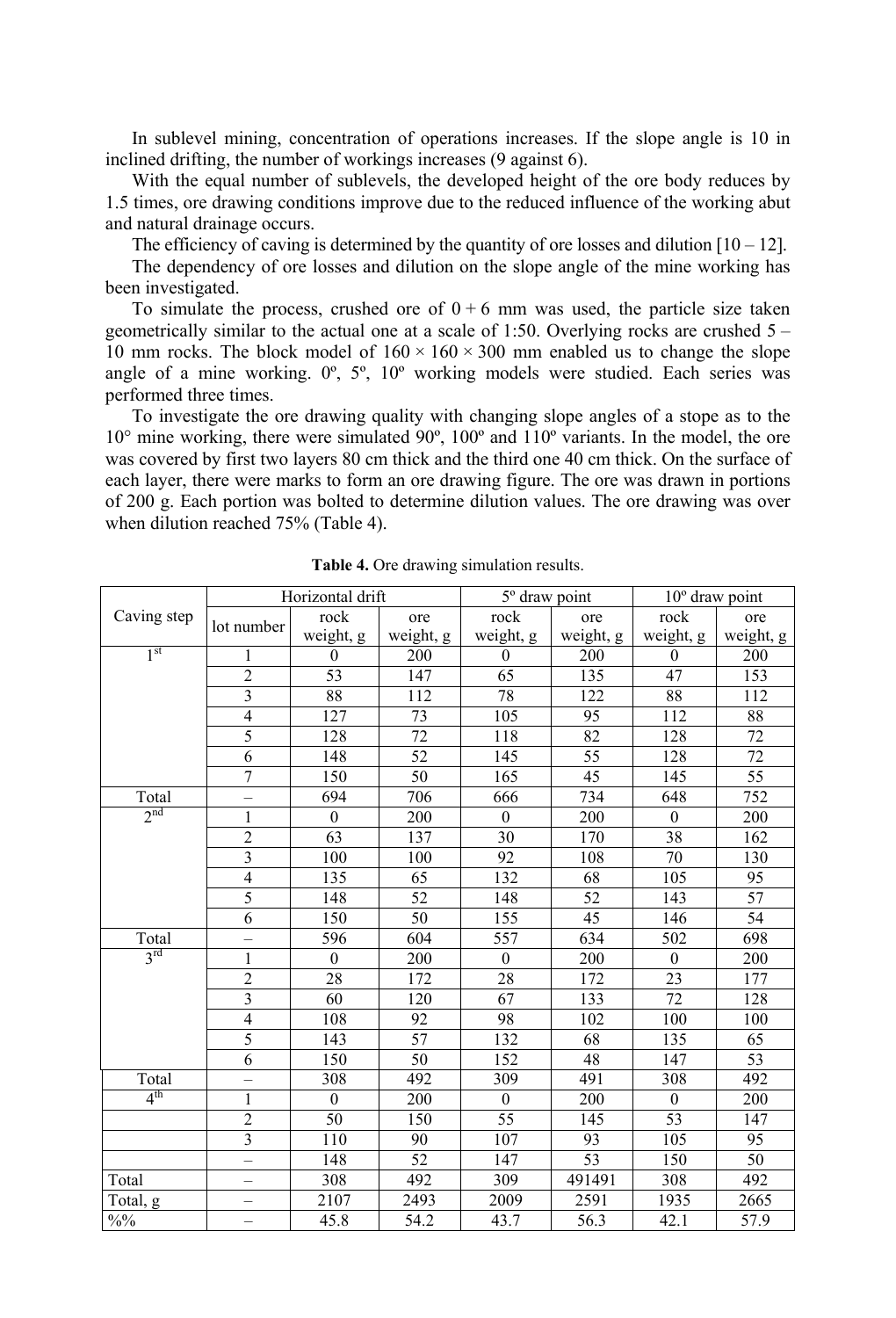The rock mass drawing from the model is specified by the following:

– at the  $1<sup>st</sup>$  caving step abut the working, there was no side contact with the rock, conditions for ore sliding outside the caving zone were perfect. 75% ore dilution in the last doze increased with 1400 g drawing;

– on the contrary, at the  $4<sup>th</sup>$  caving step, there was a contact with perfect ore sliding at the abut plane of the working. That is why, the ore came into motion at the beginning of the drawing and ore dilution increased up to 75% with 800 g drawing. There were no conditions to create a durable ellipsoid of ore drawing.

Table 5 presents research results of the dependency of ore losses on localization of the soil of ore draw points.

|             | Slope angle of the draw point, degree |      |      |  |  |
|-------------|---------------------------------------|------|------|--|--|
| Caving step |                                       |      |      |  |  |
| ı st        | 50.4                                  | 52.4 | 53.7 |  |  |
| $\sim$ nd   | 50.3                                  | 53.6 | 57.6 |  |  |
| ∍rd         | 57.6                                  | 50.2 | 50.3 |  |  |
| 4 th        |                                       |      |      |  |  |

**Table 5.** Ore losses in abut ore drawing, %.

With the 10<sup>°</sup> draw point, ore losses were by 5% less as compared to the horizontal surface of the working.

The research results are matched with those by foreign and national mining scholars [13 – 16]. The data on development mining before stoping can be used while improving underground mining technologies  $[17 - 20]$ .

# **4 Conclusions**

Improvement of development mining before stoping by means of access ramps is an efficient method of providing the designed mine capacity and labour efficiency.

The most widely spread schemes include the following: an access ramp between ore bodies on the one flank and a hoister on the other; an access ramp between ore bodies with stoping moving from the one flank to the other and two hoisters on both flanks.

Efficient parameters of development mining are chosen through simulating according to the criterion of ore losses and dilution chiefly.

The authors are grateful to Professor Kondrat'ev Yu.I., "The North Caucasian Mining and Metallurgical Institute (State Technological University)", for valuable comments in writing this article and discussing the obtained results.

# **References**

- 1. Golik, V., Komashchenko, V., & Morkun, V. (2015). Feasibility of using the mill tailings for preparation of self-hardening mixtures. *Metallurgical and Mining Industry*, (3), 38-41.
- 2. Golik, V., Komashchenko, V., & Morkun, V. (2015). Innovative technologies of metal extraction from the ore processing mill tailings and their integrated use. *Metallurgical and Mining Industry,*  (3), 49-52.
- 3. Kaplunov, D., Rylnikova, M., & Radchenko, D. (2015). Problema ispolzovaniya vozobnovlyaemykh istochnikov energii v khode razrabotki mestorozhdeniy tverdykh poleznykh iskopayemykh. *Fiziko-tekhnicheskie problemy razrabotki poleznykh iskopayemykh*, (1), 88-96.
- 4. Neverov, A. (2014). Geomekhanicheskaya otsenka kombinirovannoy geotekhnologii pri otrabotke moshchnoy pologoy rudnoy zalezhi. *Fiziko-tekhnicheskie problemy razrabotki*